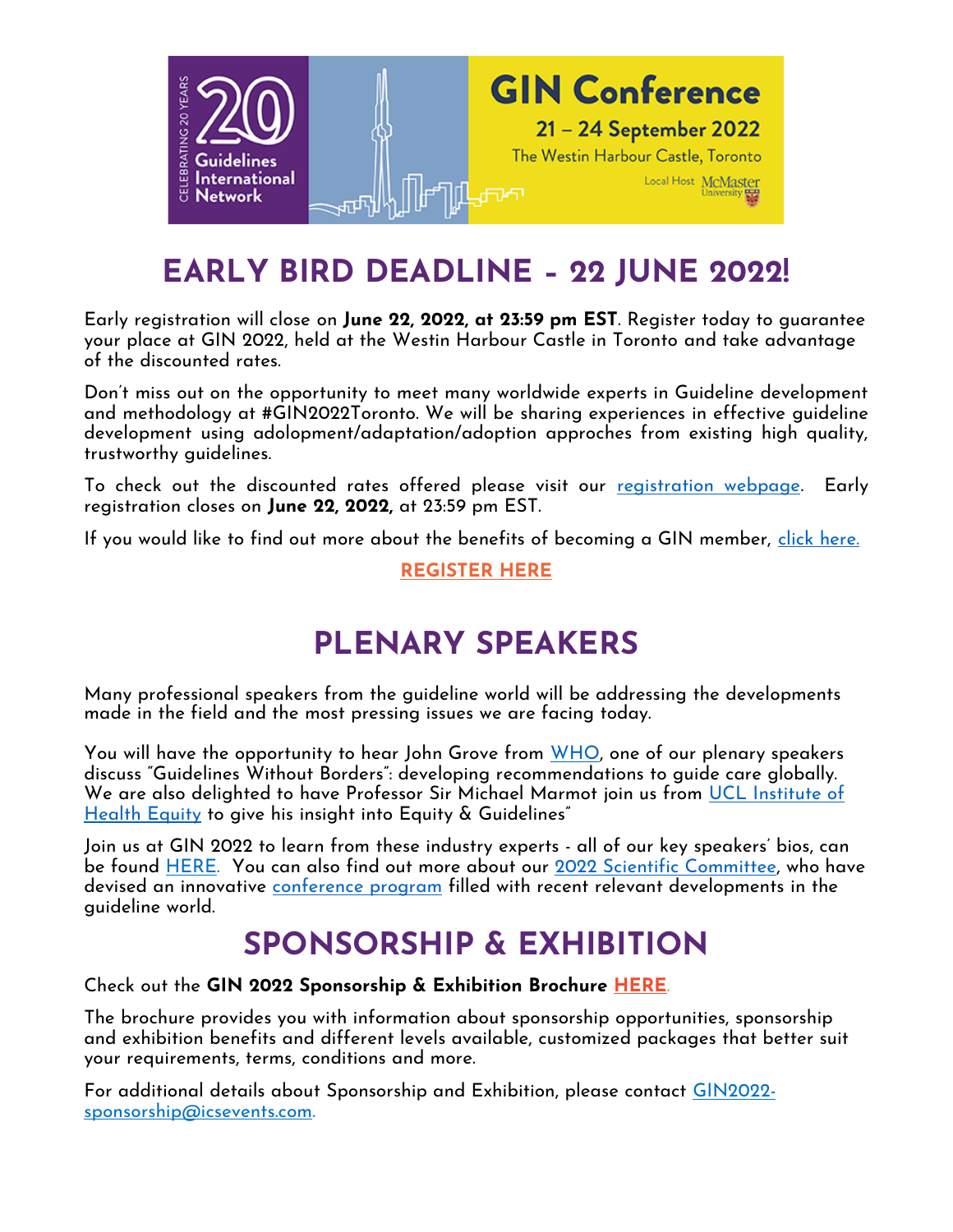

# **PRE-CONFERENCE COURSES**

Our courses will be delivered by leaders in the field to provide learning and development opportunities to our delegates in line with the conference theme of this year **"Making Health Choices Transparent, Equitable and Efficient"**

- Making efficient use of limited resource: an introduction to health economics in guidelines – delivered by the [National Institute for Health and Care Excellence](https://www.nice.org.uk/) (NICE)
- Storytelling Clinical Guidance to Consumers: An Approach to Facilitate Uptake and Use of Clinical Guidance to Consumers and Non-Scientific Populations delivered by [ebase Africa.](https://ebaseafrica.org/)
- Leading change for health equity Lessons learned from an integrated best practice guidelines program – delivered by Registered Nurses' Association of Ontario [\(RNAO\)](https://rnao.ca/)

[INGUIDE](https://inguide.org/) is a comprehensive, evidence-based training program for guideline recommendation and development. It's the product of a joint partnership between GIN and McMaster University's [Department](https://hei.mcmaster.ca/) of Health Research Methods, Evidence, and Impact. Attending one of the pre-conference course sessions is an opportunity to be part of the very first in-person public course so make sure you sign up today!

- INGUIDE Program Level 2 Guideline Methodologist Course delivered by [International Guideline Credentialing and Certification](https://inguide.org/)
- INGUIDE Program Level 3 Master Guideline Developer and Chair delivered by [International Guideline Credentialing and Certification](https://inguide.org/)

### **[REGISTER HERE](https://icsevents.eventsair.com/gin2022/ginlanding/Site/Register)**

### **DISCOVER TORONTO**



Take advantage of your GIN 2022 conference attendance in Toronto and go explore this dreamy modern metropolis! Toronto is known for its glittering skyline, buzzy downtown and incredible attractions and here are some suggestions for you: Visit the [Royal Ontario Museum](https://www.rom.on.ca/en/visit-us) and Art Gallery, enjoy a long walk on Toronto's waterfront, plan a [Niagara Falls](https://www.niagarafallstourism.com/) day trip and do not miss out on the attractive Niagara on the Lake area. You can also go on a Hop-On-Hop-Off sightseeing bus tour to enjoy the charm of this unique city. We guarantee you that you will live an unforgettable

experience when you get out there. Toronto always has a lot to offer!